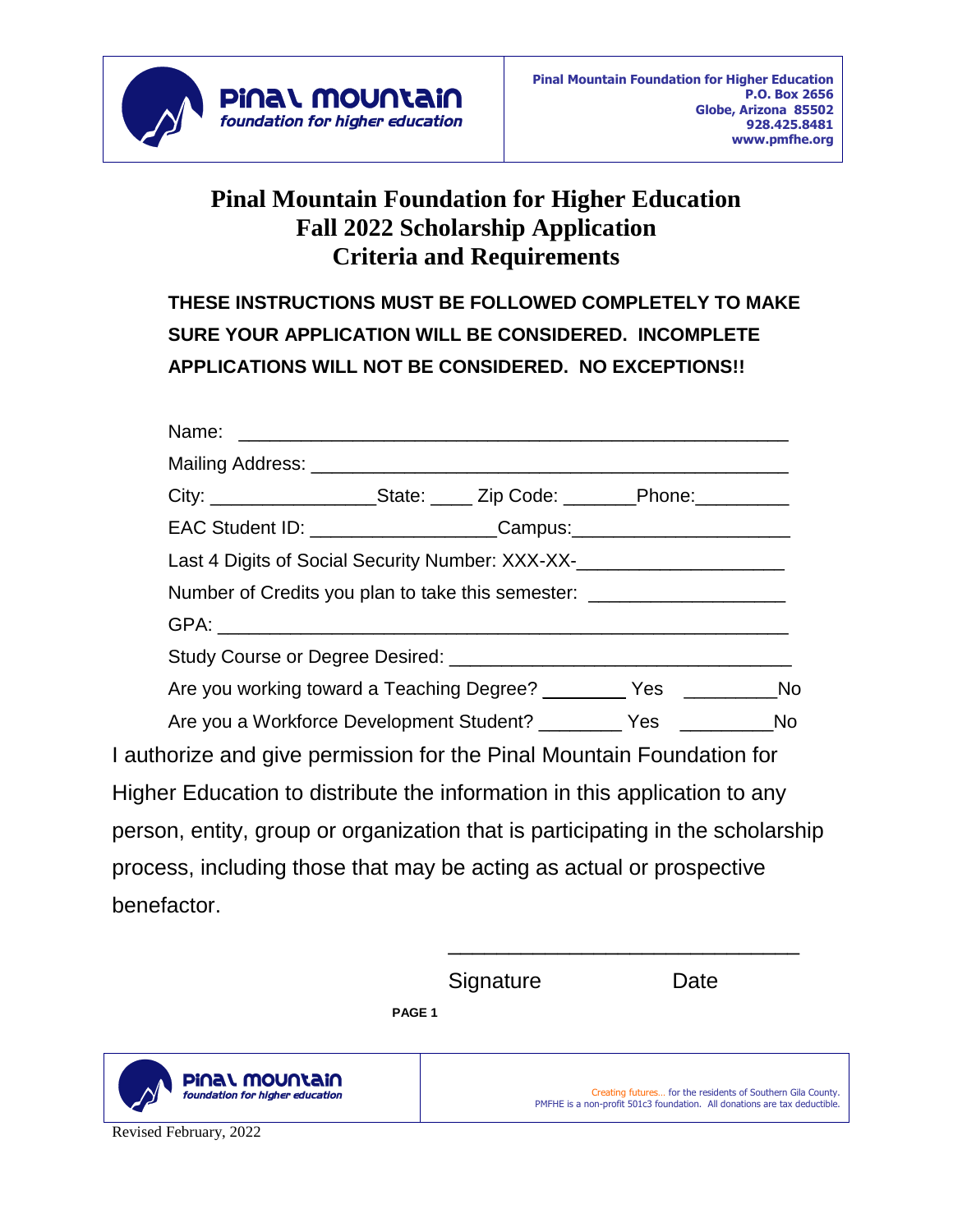

- Applicant must be a student of Eastern Arizona College enrolled at the EAC Gila Pueblo Campus, Globe, AZ.
- Applicant must be working toward a degree or a certificate of proficiency.
- Applicant must submit this completed application along with all additional requirements listed in this application. (No Exceptions)
- Applicant must submit a **signed** letter with their application stating his or her need for financial assistance, as well as how all awarded funds will be expended, e.g. tuition, books, lab fees, etc.
- Applicant must attach two **signed** letters of recommendation from non-family members.
- Applicant must have a 2.5 GPA or higher and attach the supporting transcript from the last educational facility you attended.
- Applicants will be considered regardless of race, ethnicity, religion, or gender.
- Your packet must be **sealed** and marked to the attention of the PMFHE.
- All packets must be received no later than 5 pm on Friday, March 25, 2022.
- Packets can be mailed to Pinal Mountain Foundation for Higher Education, P.O. Box 2656, Globe, Arizona 85502 or delivered to the EAC Gila Pueblo Campus, Administration Office, 8274 S. Six Shooter Canyon, Globe, AZ 85501.
- Faxed applications will not be accepted.
- All students receiving an award will be notified by phone, so be sure to fill in your phone number on the application.
- The PMFHE Scholarship Awards Ceremony will be on Thursday, April 14, 2022 at 5:30 p.m. at the EAC Gila Pueblo Campus, 8274 S. Six Shooter Cyn. Rd. – Globe, in room 522. All scholarship recipients should attend the ceremony to receive their scholarship certificate.

**PAGE 2**



Creating futures… for the residents of Southern Gila County. PMFHE is a non-profit 501c3 foundation. All donations are tax deductible.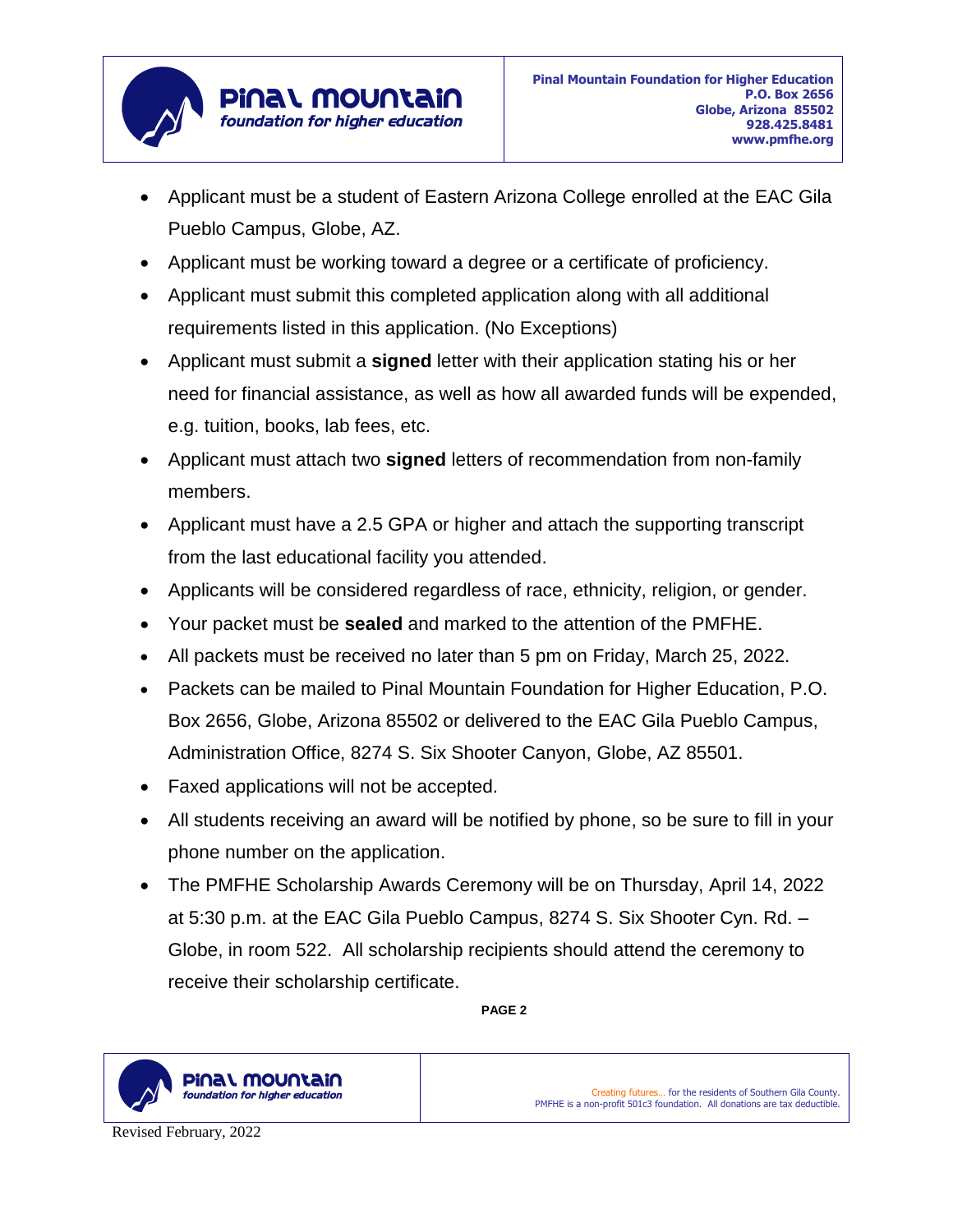

Leadership Roles, Noteworthy

Achievements:

Awards and Recognition

**Academic Achievements:** 

Page 3



Creating futures... for the residents of Southern Gila County. PMFHE is a non-profit 501c3 foundation. All donations are tax deductible.